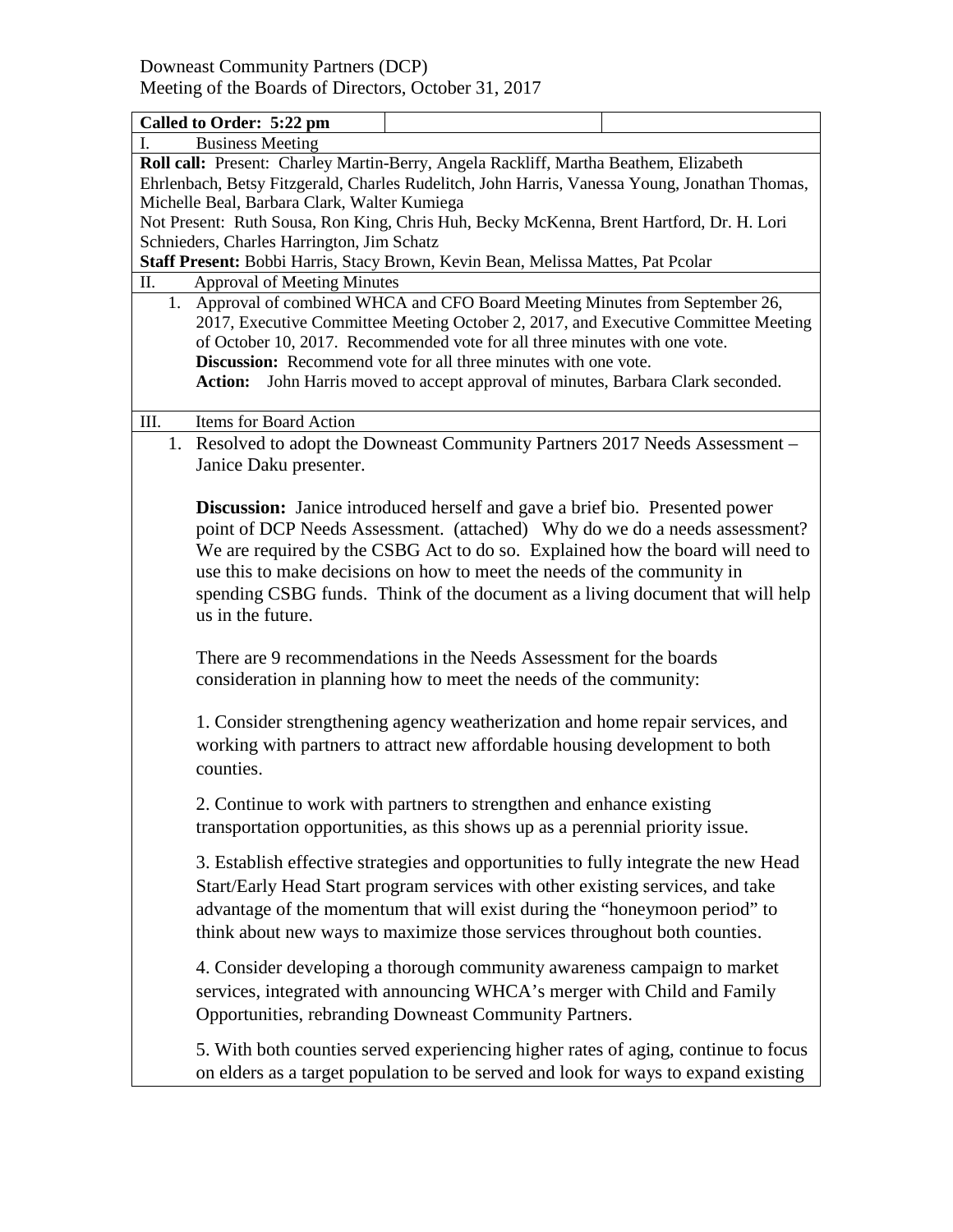services including Adult Day Care, and aging-in-place services.

6. Consider strengthening connections and services focused on improving the overall health of the community, including access to care and improving attainment of public health priorities such as reducing substance use and providing supports to recovering substance users. These supports include affordable housing.

7. Consider ways to streamline intake/eligibility paperwork for consumers of services, perhaps in conjunction with phasing in Empower data software, to make it easier for your consumers to access services. Difficult paperwork was ranked as a barrier to accessing services by a high percentage of consumers surveyed in 2017.

8. Consider reviewing agency partnership agreements, and evaluating strategically where best to expand, enhance, and strengthen to best serve all consumers. Be thoughtful in defining anticipated outcomes within the agreements and relationship.

9. Consider the appropriateness of leading or initiating a community-wide collective impact strategy to address high ranking priorities, working with key partners and stakeholders.

**Action:** Martha Beatham made the motion to adopt the 2017 Needs Assessment, Vanessa Young seconded. Motion passed.

2. Resolved to approve the Downeast Community Partners Budget for FY 2018 – Kevin Bean and Stacy Brown presenters

**Discussion:** Projecting surplus of \$231, 032. Some benefits of the merger health insurance was budgeted at a 10% increase but we were just notified by the Health Trust there will be only an 8% increase; retirement costs will be at a higher rate due to increased staff participation due to the merger; slight increase in STD/LTD; IDC was brought down to 10%. There will be savings in insurance and cost centers, IT, HR, and auditing.

Charles Rudelitch asked if the budget has any wage increase built in Mark Green said no, but we are planning to look at that in the spring. Charles is concerned that wages are a factor, at least in SCEC, in retention.

**Action:** Martha Beatham made the motion to adopt the 2018 Budget, John Harris seconded. Motion passed.

Kevin Bean needs separate authority to draw down \$50,000 from the WHCA Endowment. No discussions or objections.

**Action:** Barbara Clark made the motion for authority to draw down \$50,000 in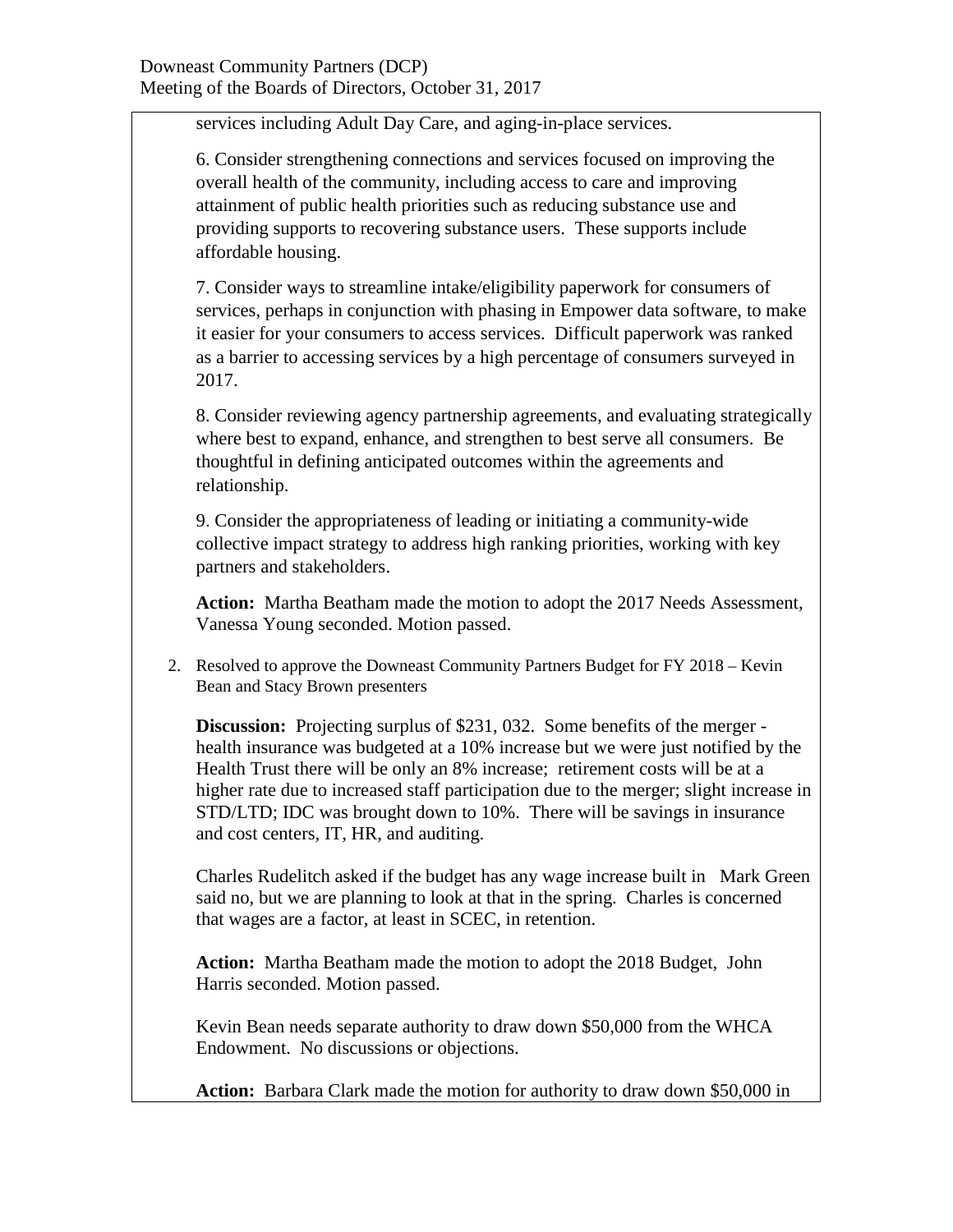funds from the endowment, Vanessa Young seconded the motion. Motion passed.

- 3. Resolved to approve the following Downeast Community Partners Personnel Policies – Pat Pcolar presenter
- 4.

| <b>Policy</b>                                   | <b>Effective Date</b> |
|-------------------------------------------------|-----------------------|
| <b>Access to Personnel Policy</b>               | 11/1/17               |
| Anti-Discrimination and Harassment Policy       | 11/1/17               |
| At Will Employment Policy                       | 11/1/17               |
| <b>Bereavement Leave Policy</b>                 | 1/1/18                |
| Communicable Disease Policy for Employees       | 11/1/17               |
| <b>Confidentiality Policy</b>                   | 11/1/17               |
| <b>Diversity Policy</b>                         | 11/1/17               |
| Driving Policy                                  | 11/1/17               |
| Drug Free Workplace Policy                      | 11/1/17               |
| <b>Employee Attendance Policy</b>               | 11/1/17               |
| <b>Employee Dress and Grooming Policy</b>       | 11/1/17               |
| <b>Employee Personal Information</b>            | 11/1/17               |
| <b>Employment Classifications</b>               | 1/1/18                |
| <b>Equal Employment Opportunity</b>             | 11/1/17               |
| Family and Medical Leave                        | 11/1/17               |
| <b>Hiring Policy</b>                            | 11/1/17               |
| <b>Inclement Weather Policy</b>                 | 11/1/17               |
| <b>Internal Conflict Resolution Policy</b>      | 11/1/17               |
| <b>Job Description Policy</b>                   | 11/1/17               |
| <b>Mealtimes and Breaks</b>                     | 11/1/17               |
| Paid Time Off (PTO)                             | 1/1/18                |
| <b>Separation From Employment Policy</b>        | 11/1/17               |
| Social Media Policy                             | 11/1/17               |
| Technology and Electronic Communications Policy | 11/1/17               |
| <b>Theft Policy</b>                             | 11/1/17               |
| Tobacco-Free Workplace Policy                   | 11/1/17               |
| <b>Travel Expenses</b>                          | 1/1/18                |
| Whistle Blower Policy                           | 11/1/17               |
| Workplace Violence Prevention Policy            | 11/1/17               |
| <b>Workspace Appearance Policy</b>              | 11/1/17               |

**Discussion:** These were the 31 priority policies that we needed to keep the new agency running. Remaining policies of CFO and WHCA will remain in effect until the new DCP policies are written and approved. These policies will be incorporated into an employee handbook. These 31 new policies will take affect tomorrow. All benefit policies will be in effect 1 January 2018**.** 

**Action:** Charles Rudelitch made the motion to adopt the DCP policies as presented, John Harris seconded. Motion passed.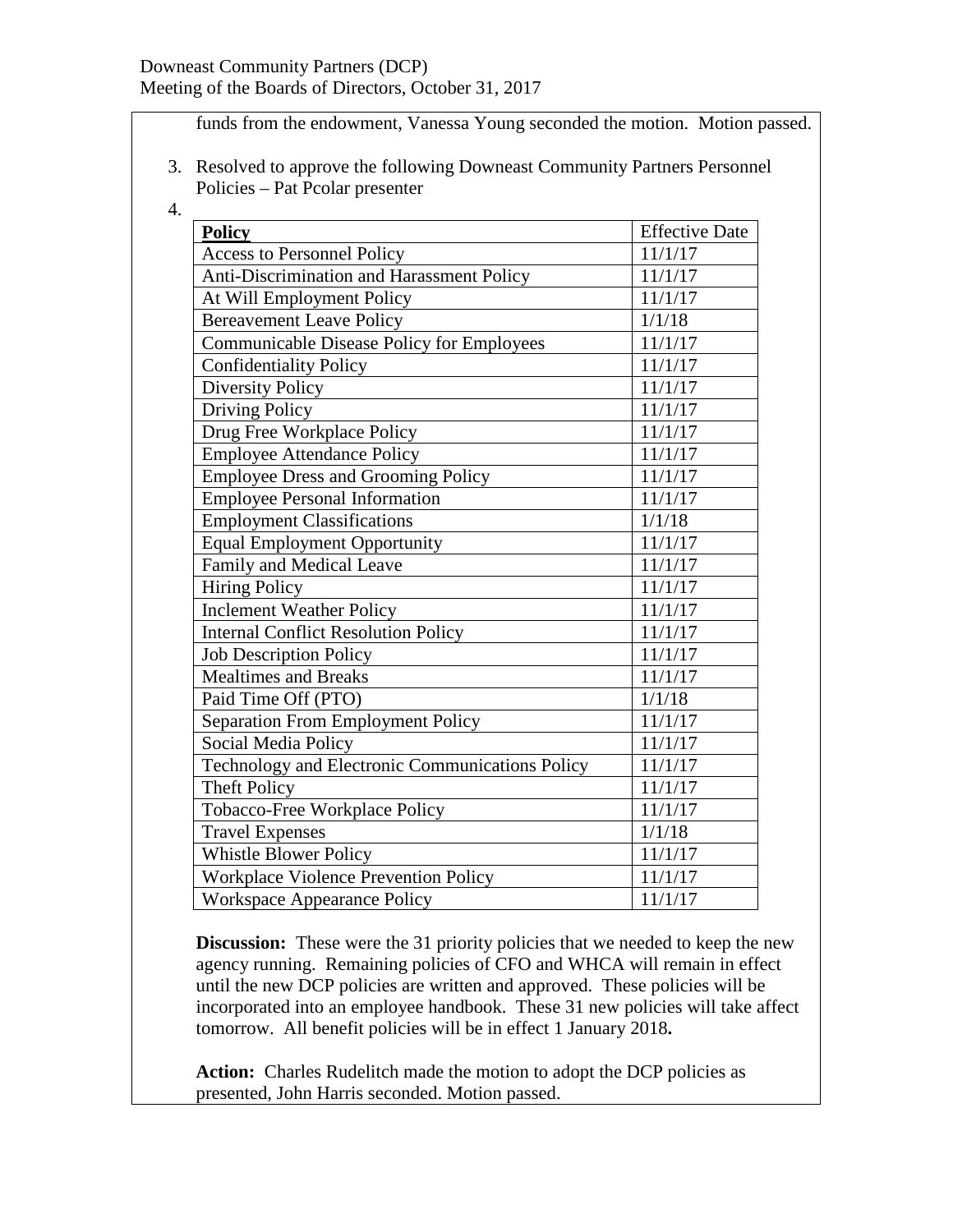$\Gamma$ 

|     | 5. Resolved to approve the 990 for Child and Family Opportunities – Stacy Brown                                                                           |  |  |
|-----|-----------------------------------------------------------------------------------------------------------------------------------------------------------|--|--|
|     | <b>Discussion:</b> No discussion or objections.                                                                                                           |  |  |
|     | Action: Elizabeth Ehrlenbach made the motion to approve the 990 for Child and<br>Family Opportunities, Martha Beatham seconded. Motion passed.            |  |  |
| IV. | Reports and Presentations (Betsy Fitzgerald will Chair)                                                                                                   |  |  |
|     | 1. Development Committee Report – Barbara Clark- Very pleased with Seed                                                                                   |  |  |
|     | Campaign which has raised \$115,000 this past year. Friendship Cottage is                                                                                 |  |  |
|     | preparing to send out an appeal letter.                                                                                                                   |  |  |
|     | 2. Chair's Report – Betsy Fitzgerald – Betsy and Walter both attended the All Staff                                                                       |  |  |
|     | Day that was attended by 150 DCP employees. She also attended Sunrise<br>Community Economic Council's Annual Meeting - DCP's Family Futures               |  |  |
|     | Downeast was awarded as Partners of the Year. Congratulations!                                                                                            |  |  |
|     | 3. Executive Director's Report - Mark Green – Merger wok continues but we are                                                                             |  |  |
|     | moving forward. Maternal and Child Health Program received verbal from state                                                                              |  |  |
|     | that DCP will receive the funding. There will be additional hours for staff in                                                                            |  |  |
|     | Washington and Hancock counties. This contract will go to June 30, 2018 and                                                                               |  |  |
|     | then go out to RFP. We have received the verbal okay on the Milbridge                                                                                     |  |  |
|     | Homeless Veteran Housing Project. Just awaiting on email confirmation from<br>Maine State Housing. Staff Day - thanks to Chris Huh, Walter Kumeiga, Betsy |  |  |
|     | Fitzgerald, and Angela Rackliff for attending. Annual meeting – not planning on                                                                           |  |  |
|     | having a large meeting this year. Will do regular meeting tentatively December 5,                                                                         |  |  |
|     | 2017 with no November meeting. A priority for the new DCP board is a                                                                                      |  |  |
|     | Strategic Planning meeting that will happen in the spring.                                                                                                |  |  |
|     | 4. Finance Director's Report – Stacy Brown – This is the last monthly report of                                                                           |  |  |
|     | CFO. Cash is the same as last year; AR's are lower; paid all payables on the                                                                              |  |  |
|     | books; paid down \$100,000 line of credit; \$16,500 brought forward to DCP; cash                                                                          |  |  |
|     | decreased; investment returns greater at 12.4%; deficit of \$109,393; preparing for<br>audit.                                                             |  |  |
|     |                                                                                                                                                           |  |  |
|     | Kevin – \$200,000 line of credit was not touched; asking Machias Savings to                                                                               |  |  |
|     | review the line of credit and increase to \$300,000; receivables down from August;                                                                        |  |  |
|     | surplus at \$166,000 up from last month; Transportation purchased two mini vans                                                                           |  |  |
|     | this month; also purchased a used vehicle for use by the Executive Director;                                                                              |  |  |
|     | Friendship Cottage is running a deficit of \$69,000; At Home Downeast is running                                                                          |  |  |
|     | a \$6500 deficit; Seed to date has raised \$115,000 the most we have ever<br>achieved.                                                                    |  |  |
|     |                                                                                                                                                           |  |  |
| 5.  | Head Start Report – Melissa Mattes – Mark and Melissa attended the regional                                                                               |  |  |
|     | meeting in Massachusetts; enrollment is down regionally and not unique to us                                                                              |  |  |
|     | only; need to get to full enrollment by April 2018; there will be a Federal Review                                                                        |  |  |
|     | this year and they will be interviewing the board about their involvement.                                                                                |  |  |

6. Review of Parent Policy Committee minutes from September 27, 2017 – no action required